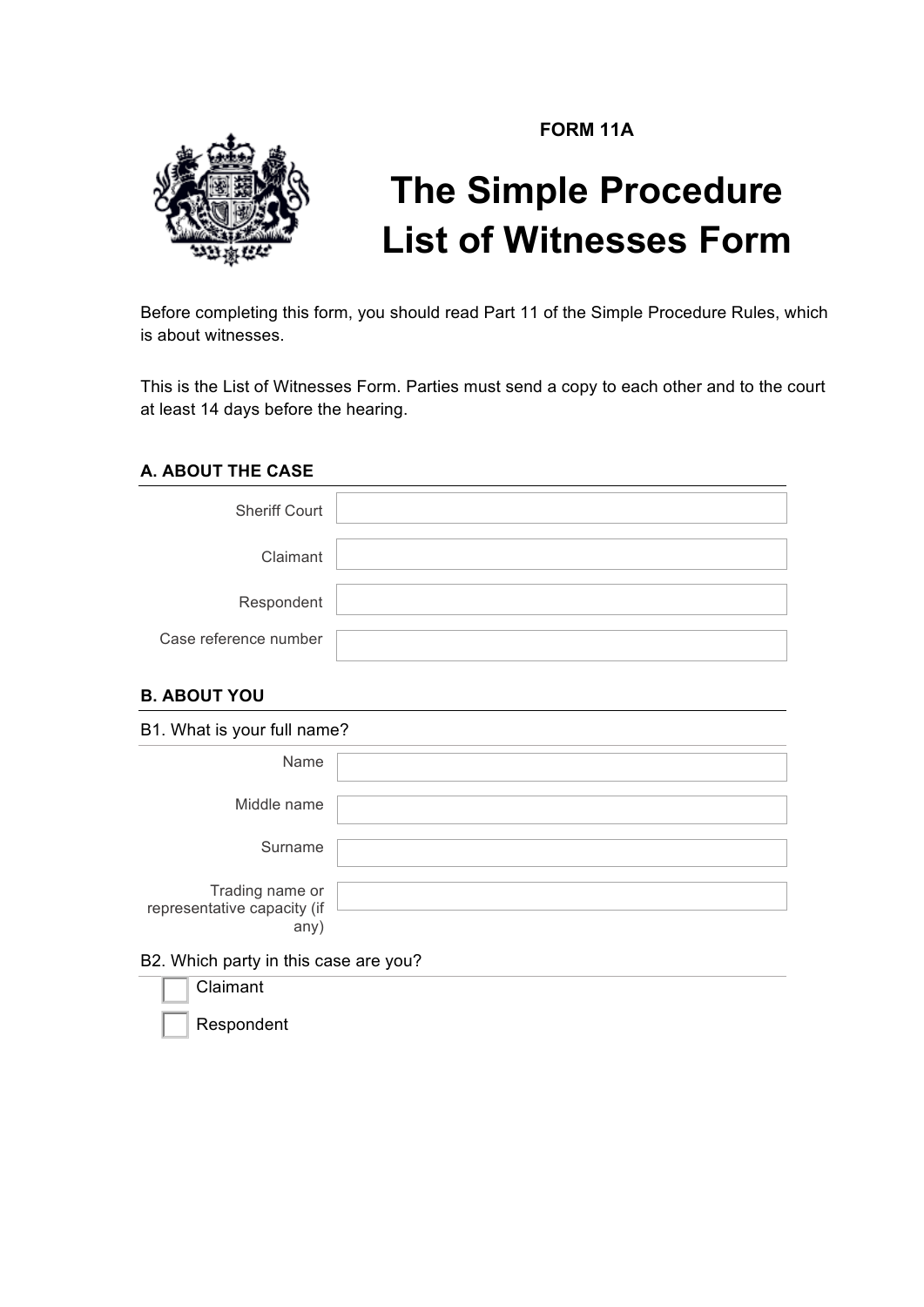### **C. LIST OF WITNESSES**

- ⓘ Set out any witnesses you want to appear at the hearing. You do not need to list yourself or the other party.
- ⓘ You may need to cite witnesses using the Witness Citation Form, but you should only cite a witness if you cannot otherwise arrange for that witness to appear at the hearing.
- ⓘ Set out the name and address of each witness and explain their relationship to the case. This means the reason why you think this witness's evidence is necessary for the court to make a decision in this case.
- ⓘ If you think that you need more than 4 witnesses, please fill out a further List of Witnesses Form and attach it to this one.

#### C1. Witness

| Name of witness                            |  |
|--------------------------------------------|--|
| Address of witness                         |  |
|                                            |  |
|                                            |  |
| Relationship of the<br>witness to the case |  |
|                                            |  |
|                                            |  |
|                                            |  |

#### C2. Witness